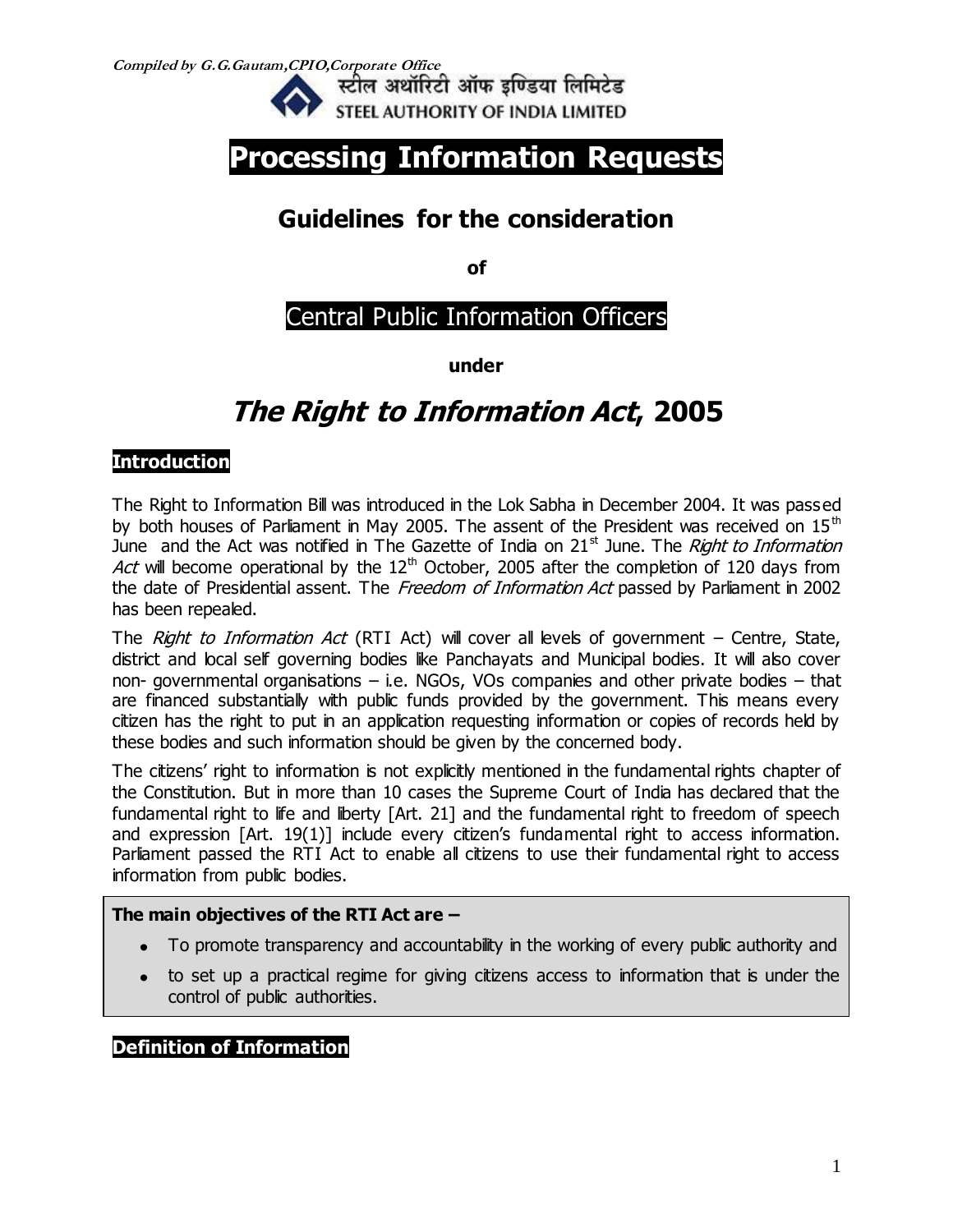**Compiled by G.G.Gautam,CPIO,Corporate Office**  STEEL AUTHORITY OF INDIA LIMITED

- Information means material in any form including records, documents, memos, emails, opinions, advices, press releases, circulars, orders, logbooks, contracts, reports, papers, samples, models, data material held in any electronic form and
- information relating to any private body which can be accessed by a public authority under any other law for the time being in force.

## **Definition of Record**

- any document, manuscript or file;
- any microfilm, microfiche and facsimile copy of a document;
- any reproduction of image or images embodied in such micro-film (whether enlarged or not); and
- any other material produced by a computer or any other device.

The definition of a 'file' includes file notings. The CIC has in several cases decided that file notings are a class of information included within the definition of 'information' under the RTI Act. As long as the exemptions mentioned in section 8(1) of the Act do not apply, file notings must be disclosed upon request.

## **Definition of Right to Information**

Right to information accessible under this Act which is held by or under the control of any public authority and includes the right to  $-$ 

- inspection of work, documents, records;
- taking notes, extracts or certified copies of documents or records;
- taking certified samples of material;
- obtaining information in the form of diskettes, floppies, tapes, video cassettes or in any other electronic mode or through printouts where such information is stored in a computer or in any other device.

**One of the guiding principles of the RTI Act is –** "**information which cannot be denied to Parliament or a State Legislature shall not be denied to any person**."

## **The Three Level Regime for Accessing Information**

At the first level of the regime, every public authority has designated Public Information Officers for receiving applications (also called 'information requests') from citizens.

At the second level, every public authority has designated senior officers to look into appeals in cases where citizens' requests for information have been refused. If citizens do not get the requested information or are unsatisfied with the information they have received, under this law they have the right to send an appeal to the First Appellate Authority (AA) designated within the concerned public authority.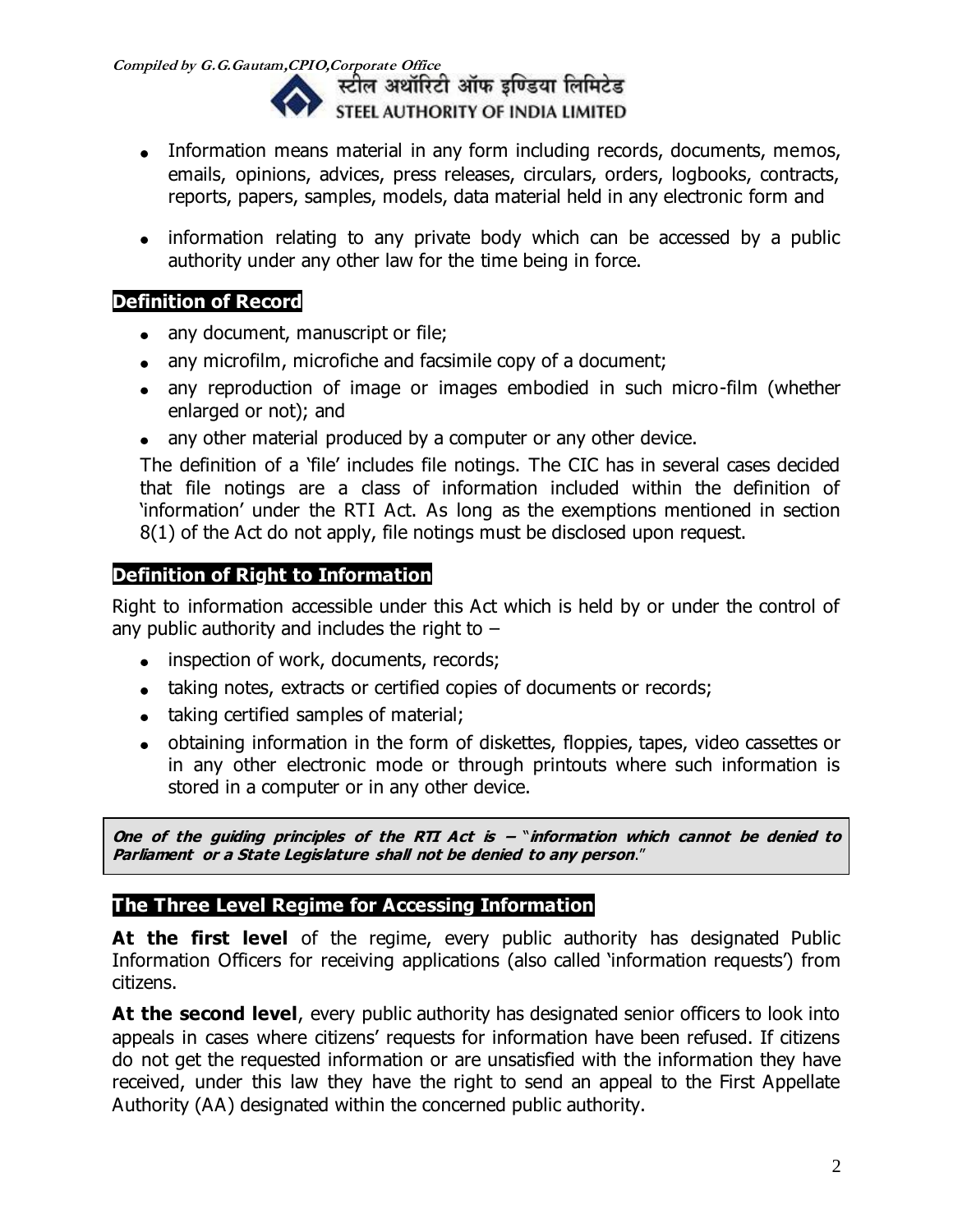

**At the third level**, an independent Central Information Commission (CIC) has been set up to look into those cases where citizens are unsatisfied with the decision of the AA. The CIC also has the powers and responsibility to monitor compliance of public authorities under this Act and submit an annual report to Parliament.

### **Role of Courts**

According to the RTI Act the decision of the CIC is binding on all parties. Courts are barred from inquiring into the decision of the CIC. But it must be remembered that this law gives effect to a fundamental right of citizens. According to the Constitution, the High Courts (Art. 224) and the Supreme Court (Art. 32) have the power to look into any matter relating to the fundamental rights of citizens. Technically, a citizen has the right to approach the High Court or the Supreme Court through a writ petition if he/she is not satisfied with the decision of the CIC.

## **Role of the Central Public Information Officer**

Under the RTI Act, Central Public Information Officers (CPIOs) should be designated in all administrative units of every public authority in order to receive information requests from citizens. They also have the responsibility and duty to provide the requested information within 30 days. The CPIO is the main point person whom citizens will contact for exercising their right to information under this law. In public authorities controlled by the State Government they are called State Public Information Officers (SPIOs).

#### **Please remember –**

- **as a CPIO you may not have access to all records in your office. You have the right to seek assistance from any other officer (senior or subordinate) if you consider it necessary for the proper discharge of your duties under this Act.**
- **Any officer whose assistance you seek has a duty to render all such assistance. If that officer refuses assistance as a result of which you are unable to provide information to the citizen then he/she is liable for penalty and disciplinary action.**

## **The Central Assistant Public Information Officer**

The RTI Act requires that the Central Government designate Central Assistant Public Information Officers at the sub-divisional or sub-district level.

**Please remember –**

**– the Central Assistant Public Information Officer is not an assistant to the CPIO.** 

In public authorities controlled by State Governments they are called State Assistant Public Information Officers (SAPIOs).

Under the law the CAPIOs will act like a Post Office. Every CAPIO has the duty and responsibility to receive information requests from citizens and forward them to the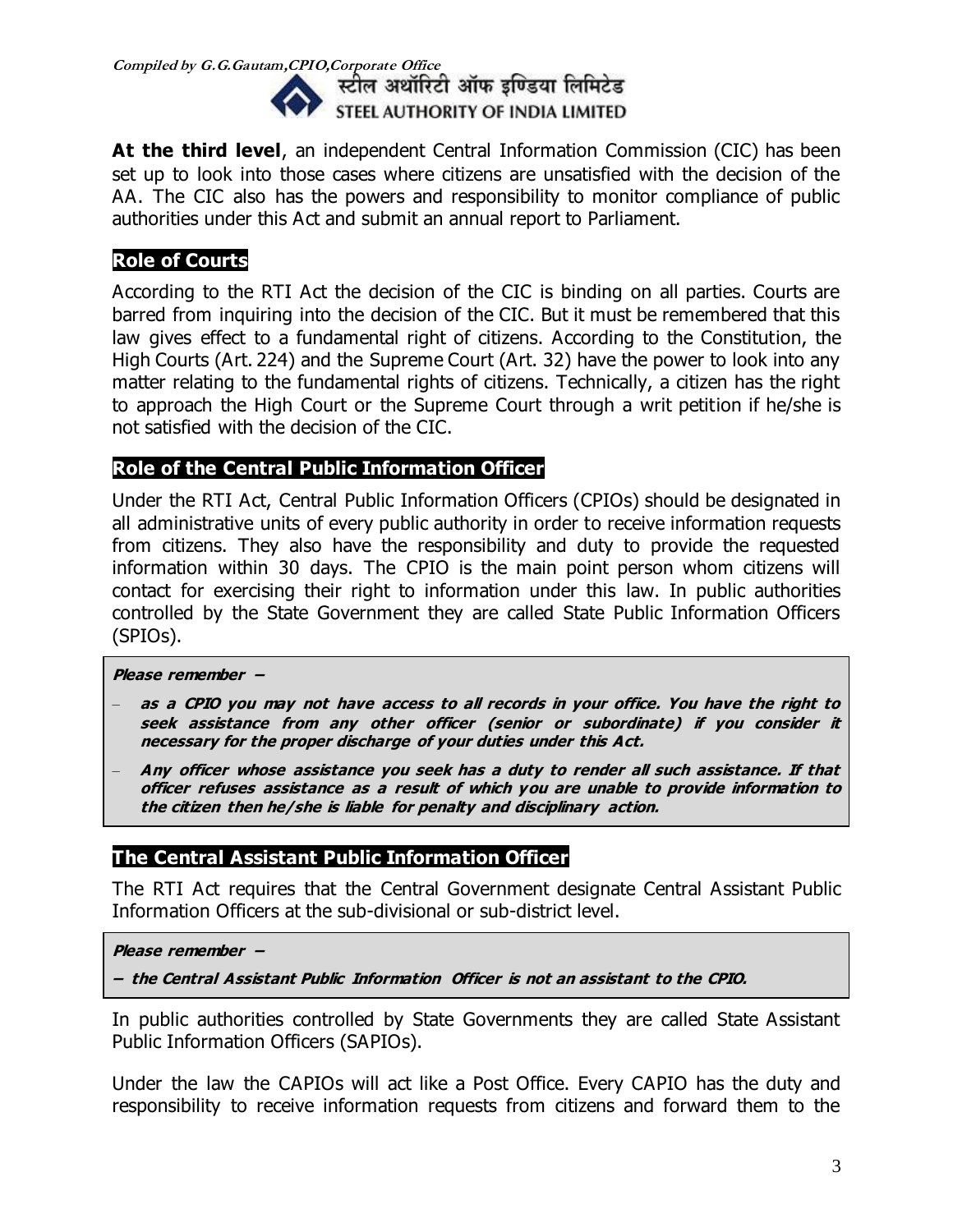

CPIO of the concerned public authority that is likely to have the information being sought by the applicant.

**Please remember –**

**– It is the responsibility of the Central Public Information Officer to give information to the requestor.** (A CAPIO is not responsible for giving information to the requestor.)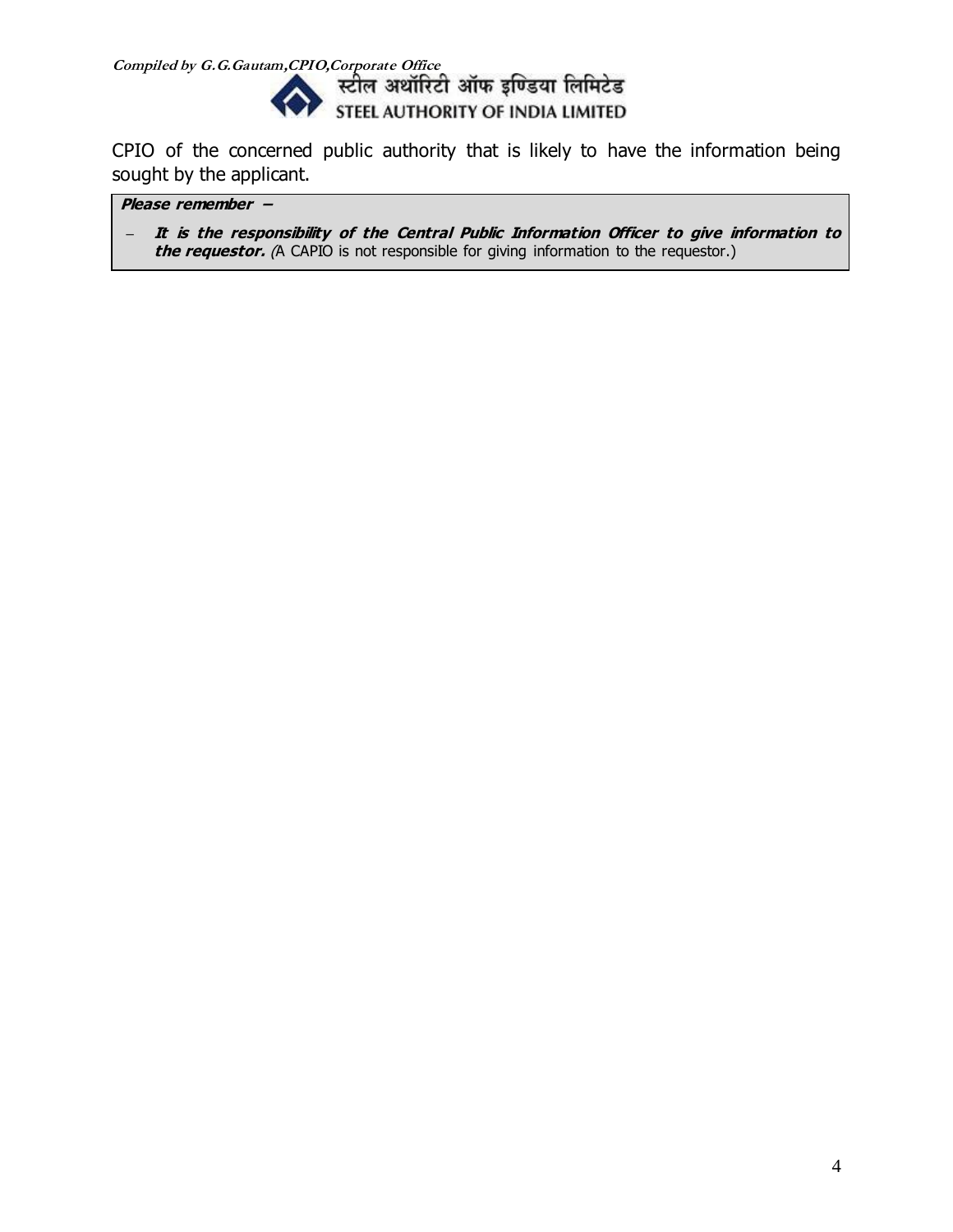

स्टील अथॉरिटी ऑफ इण्डिया लिमिटेड STEEL AUTHORITY OF INDIA LIMITED

## **Duties and Responsibilities of the Central Public Information Officer**

 **RECEIVE INFORMATION REQUESTS (APPLICATIONS) FROM CITIZENS SEEKING INFORMATION.**

#### **Please remember –**

- citizens can submit applications personally or by post/courier or through electronic means (such as email etc.) in English, or Hindi or the official language of your area;
- the Government of India has not prescribed any format for filing applications for information under the RTI Act. Even if your public authority has printed application forms for use under the RTI Act you cannot refuse to accept plain paper applications from citizens. The Central Information Commission has said in several decisions that public authorities must not insist upon citizens to file applications in pre-printed formats nor should an application be rejected because it was not submitted in the printed format;
- citizens are not required to give reasons for requesting information. Please do not demand an explanation from the requestor as to why he/she needs that information;
- refusal to accept an application from the citizen *without reasonable cause* is an offence under the law. The Central Information Commission may impose a fine of Rs. 250/- per day till the application is received up to a maximum of Rs. 25,000/- and also recommend disciplinary action.

#### **PROCESS APPLICATIONS FROM CITIZENS RECEIVED THROUGH CAPIOS.**

#### **Please remember** –

- citizens have the right to send information requests to the CAPIO. The CAPIO is duty bound to forward such applications to the PIO of the public authority that controls the information requested.
- The Department of Posts has nominated CAPIOs in all Postal Circles around the country to receive applications from citizens for all public authorities under the control of the Central Government. They are empowered to accept application fees and forward the application to the concerned CPIO within five days. You are required to process these information requests forwarded by designated CAPIOs of the Department of Posts. Failure to do so might attract penalty.

#### **Q ASSIST A PERSON MAKING AN ORAL REQUEST TO REDUCE IT INTO WRITING**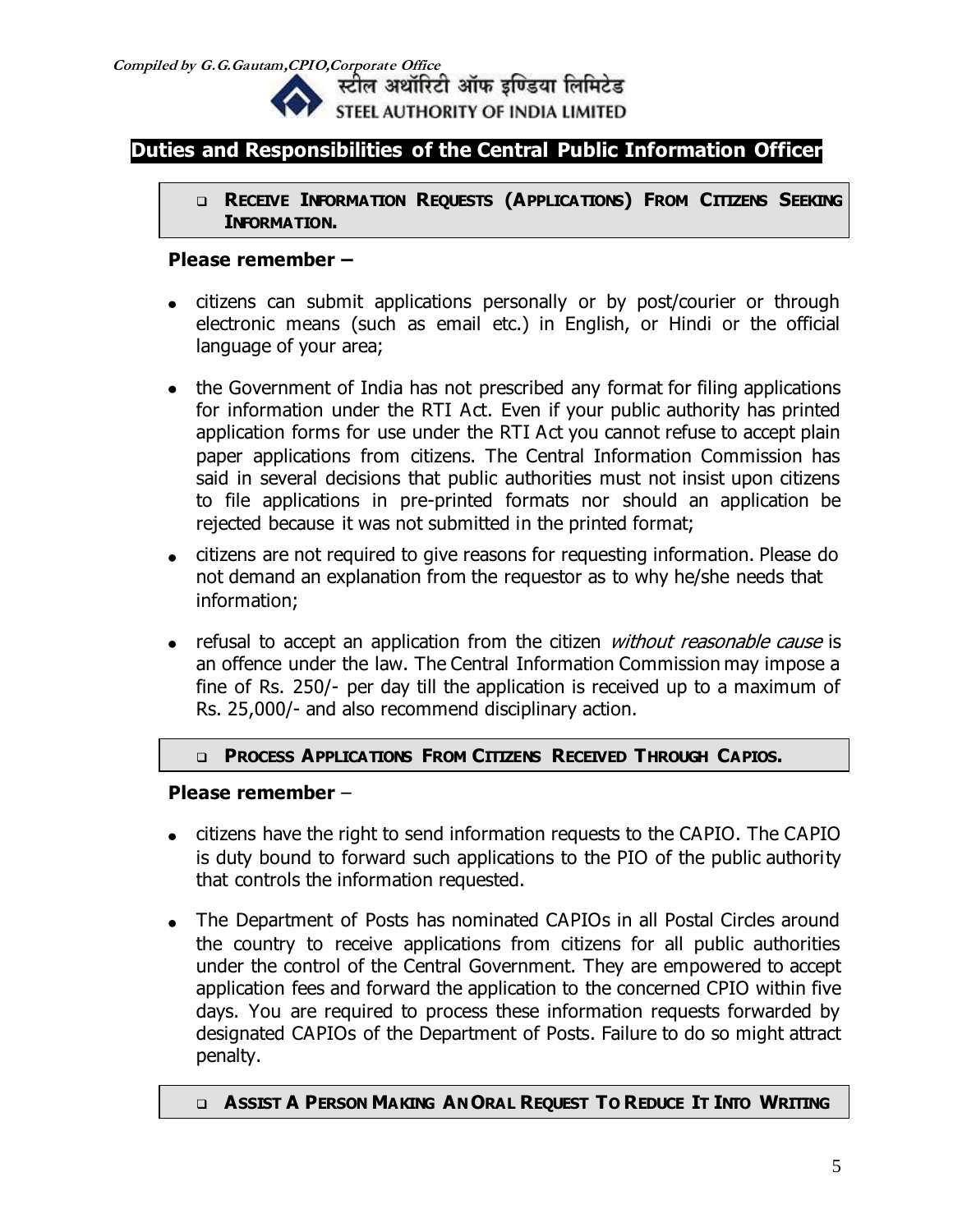

#### **Please remember** –

- if a requestor is unable to submit a written request because of some physical disability or due the fact that he/she cannot read or write please render reasonable assistance to reduce the oral request for information in writing. This is a requirement under the law.
	- **IF INFORMATION REQUESTED IS FULLY OR PARTIALLY HELD BY ANOTHER PUBLIC AUTHORITY OR THE SUBJECT MATTER OF THE APPLICATION IS MORE CLOSELY CONNECTED WITH THE FUNCTIONS OF ANOTHER PUBLIC AUTHORITY TRANSFER THE APPLICATION OR THE RELEVANT PART OF THE APPLICATION TO SUCH PUBLIC AUTHORITY. INFORM THE APPLICANT OF SUCH TRANSFER IN WRITING IMMEDIATELY.**

#### **Please remember** –

- if you receive a request for information that is not available with your office but is likely to be available with another office or public authority, it is your duty to transfer that request to the concerned public authority. The CPIO directory published by the Central Government on the RTI portal – [http://rti.gov.in](http://rti.gov.in/) may be used for this purpose.
- If only a part of the information requested is available with your office and the remaining is available with one or more other public authorities it is your duty as CPIO to transfer such parts of the information request to those relevant public authorities. Your liability is limited only to such information that is available with your public authority. Your liability for information that is not held by your public authority ends with the transfer of those parts of the application. It will now be the liability of the CPIO of that public authority/ies to which you have transferred the application. The CIC cannot penalize you if the CPIO of the public authority to which you have transferred the application refuses to disclose the requested information. That other CPIO will be liable to face penalty proceedings.

(If you advise the requestor to approach the concerned public authority himself/herself he/she may treat this as your refusal to accept the application and send a complaint to the AA or the CIC. This could lead to litigation which can be avoided by transferring the application to the relevant CPIO.)

You should transfer the application to the CPIO concerned as soon as possible and in no case later than five days.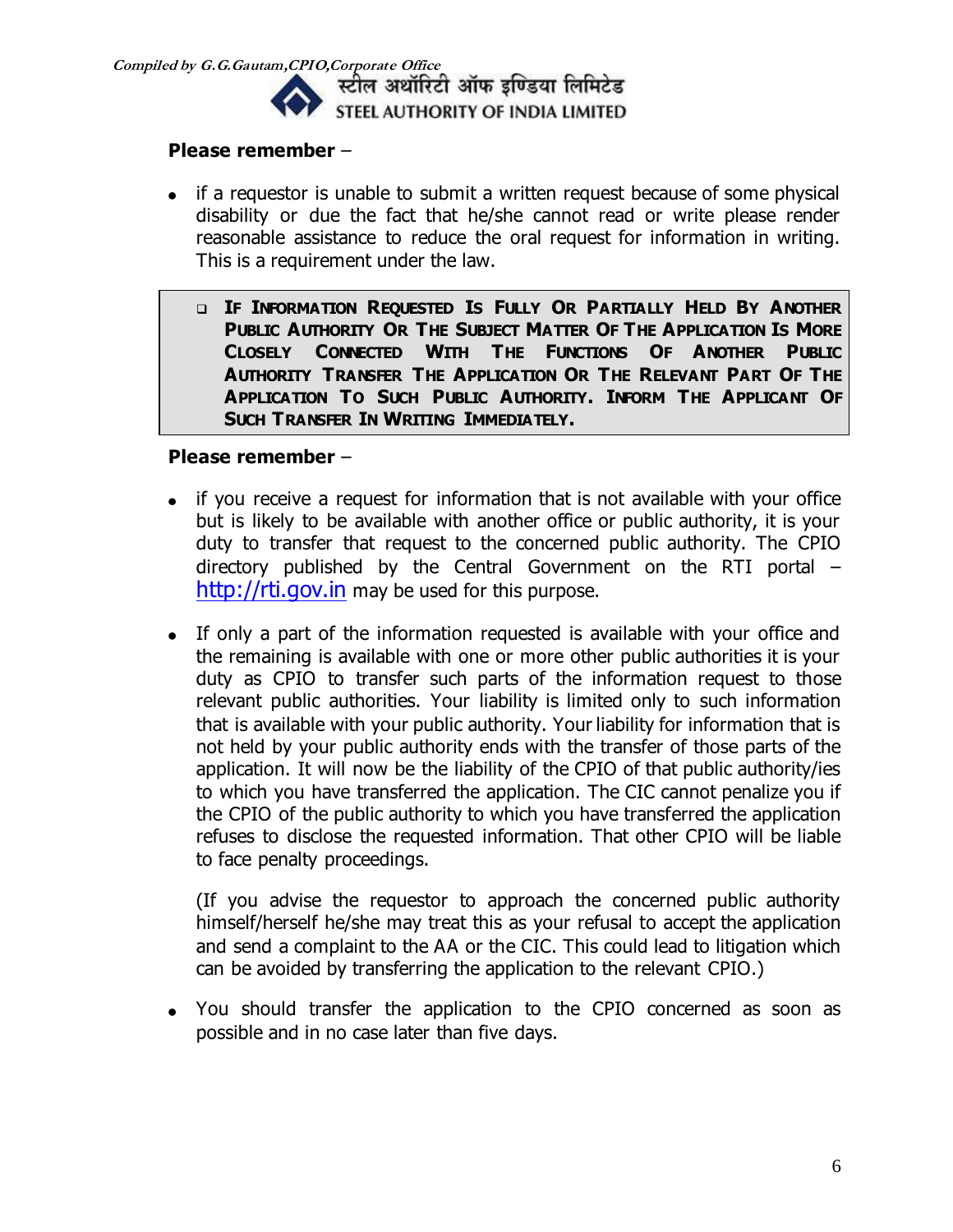

You should inform the applicant about the transfer of the application in writing immediately. There is no grace period stipulated in the law for communicating this transfer to the requestor.

#### **COLLECT APPLICATION FEES PRESCRIBED IF THE APPLICANT HAS NOT ALREADY SUBMITTED PROOF OF PAYMENT OF THE SAME AND ISSUE RECEIPT**

#### **Please remember** –

- You have a duty to collect application fees as may be prescribed by the Central Government. If the applicant does not submit proof of payment of prescribed fees (by currently notified modes of payment such as bank draft, postal order, banker's cheque or any other mode of payment that may be prescribed by the Central Government in future) along with the application, you may collect the prescribed fees in cash;
- citizens belonging to the BPL category are exempted from paying application fees. A copy of the BPL/Antyodaya ration card may be attached to claim waiver of the application fee. Please issue an acknowledgement in the prescribed format for every complete application. The Central Government has not notified any such format yet. You may develop a simple format for acknowledgement for use within your public authority.

This acknowledgement may include details such as the name and address of the applicant, the date on which the application was received and the mode of payment of application fees. An acknowledgement must be issued to BPL applicants also. In addition to the aforementioned details the acknowledgement issued to a BPL applicant may include details of identity proof that has been attached for claiming fee waiver. Please sign and stamp the acknowledgement.

#### **Advice:**

- Please remember this acknowledgement is in addition to a cash receipt. It is a document issued as proof of having received the citizen's application for information with or without the prescribed fees.
- Please issue this acknowledgement immediately. Do not request the applicant to come back another day to collect the acknowledgement.
- Please remember to mention the date of receipt on the acknowledgement clearly.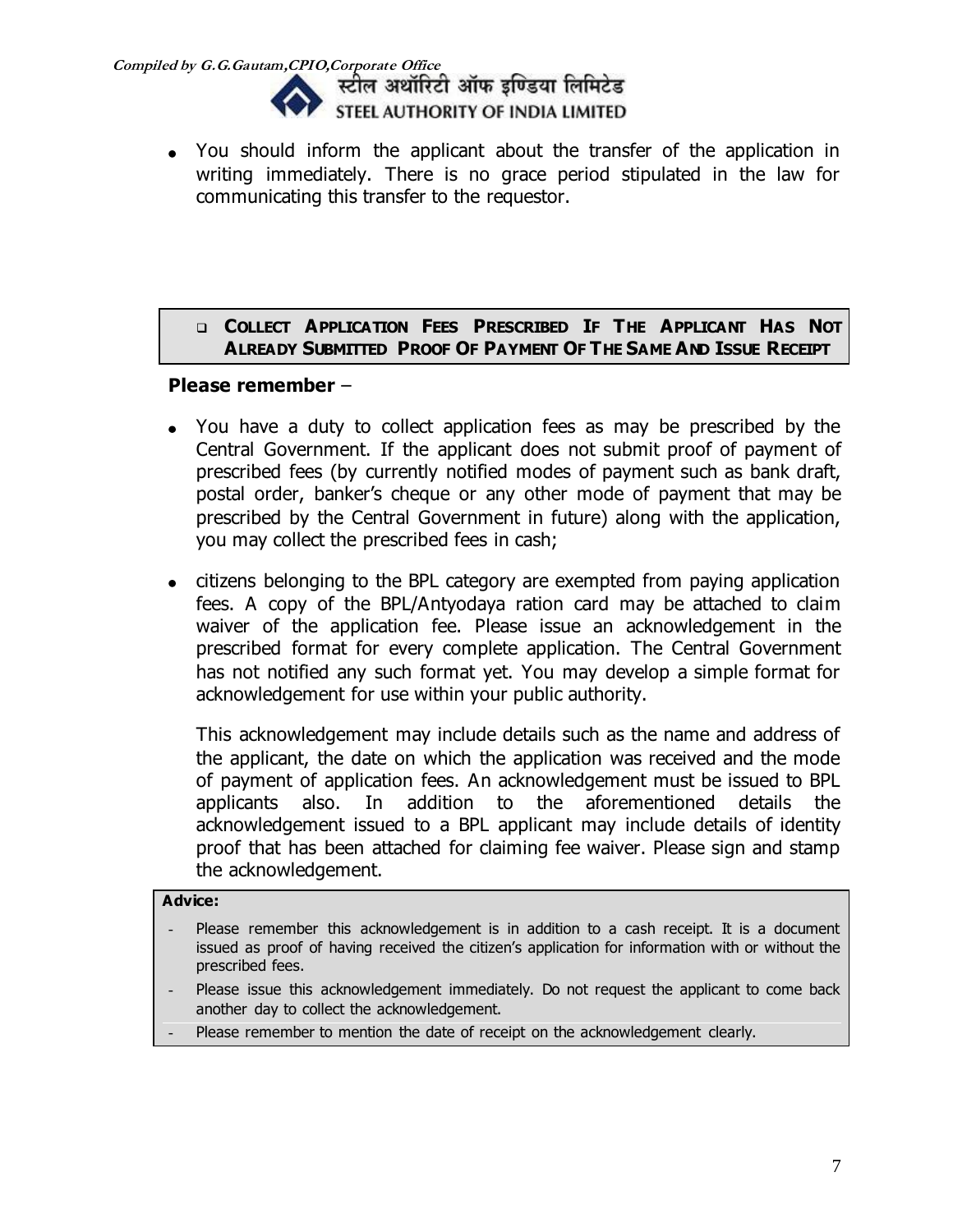

**Compiled by G.G.Gautam,CPIO,Corporate Office**  STEEL AUTHORITY OF INDIA LIMITED

> **ISSUE WRITTEN ORDER REJECTING APPLICATION WITH REASONS AND DETAILS OF APPEAL PROCESS AND APPELLATE AUTHORITY IF REQUESTED INFORMATION FALLS WITHIN ONE OR MORE CATEGORIES OF EXEMPTIONS**  UNDER SEC. 8 AND ALSO DOES NOT SERVE THE PUBLIC INTEREST IF IT IS **RELEASED.**

- $\bullet$  You are required to communicate to the applicant in writing  $-$ 
	- $\circ$  the reason/s for rejecting the request;
	- $\circ$  the period within which the applicant may appeal against the rejection;
	- $\circ$  the particulars of the appellate authority.
- the law specifies 11 categories of information that may not be disclosed to the requestor. Sec. 8 applies to ten categories of information and not categories of records. (Sec. 9 applies to cases where release of information may infringe upon the copyright of any person other than the State) A record may contain both exempt and non-exempt information. Non-exempt information contained in such records may be disclosed upon request.
- No other exemption contained in any other law including the *Official Secrets* Act and the Indian Evidence Act, or rules, orders or procedures prescribed by any public authority will take precedence over the operation of the RTI Act. The classification scheme for categorizing records as 'confidential', 'secret' and 'top secret' contained in the Departmental Security Instructions is also overridden by the RTI Act. These classifications will have to be viewed in the light of the exemptions mentioned in Sections 8 and 9. If they coincide with the exemptions then they need not be disclosed unless there is an overriding public interest in disclosure (see next bullet point). If the requested record is not covered by any of the exemptions then despite the security classification accorded to such document it will have to be disclosed;
- furthermore, despite being covered by one or more exemptions mentioned in Sections 8 and 9 of the RTI Act if the public interest in disclosing exempt information weighs more than the harm to the protected interests then the requested information may be released.
- if the requestor appeals against your rejection order he/she is not required to justify why such information is being requested. Under the law the burden of proving why such information cannot be given is placed on the CPIO. You will have to prove before the appellate authority that your rejection order was based on reasons valid under this law. If the CIC finds your justification unreasonable you are liable to fine and also disciplinary action. So please be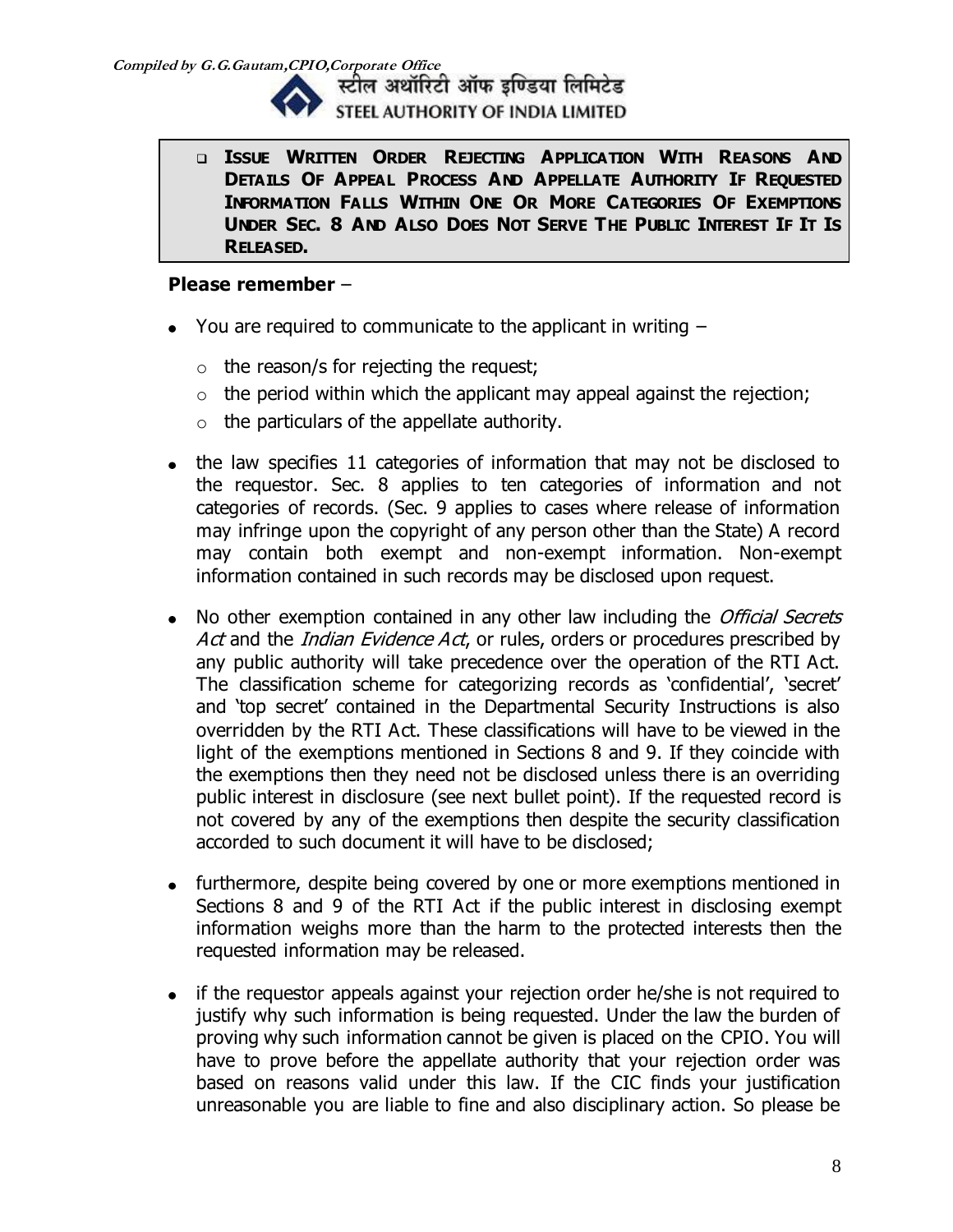

very cautious while rejecting an information request. It is advisable to issue a rejection order in the form of a speaking order where you not only indicate the exemptions attracted by the information requested but also the prejudicial/adverse effects that such disclosure might entail.

**OR**

#### **PROVIDE THE INFORMATION REQUESTED WITHIN THIRTY DAYS OF RECEIPT OF THE APPLICATION. IF INFORMATION CONCERNS THE LIFE AND LIBERTY OF A PERSON THEN PROVIDE SUCH INFORMATION WITHIN 48 HOURS.**

#### **Please remember** –

- if the information requested is not covered by any of the exemptions you should ordinarily provide it within thirty days. Please do not let applications pile up on your desk. This will only increase your workload in future. Please dispatch all complete applications immediately.
- if the requested information relates to the life and liberty of a person (Art. 21 of the Constitution) then you have a duty to provide such information within 48 hours.
- ordinarily, if the requested information is given by a third party which treats it as confidential then ten extra days are allowed to seek its submission on whether such information may be disclosed (for procedure involving a third party please see page 20 below).

#### **IF DECISION IS TAKEN TO PROVIDE INFORMATION THEN INFORM THE APPLICANT IN WRITING ABOUT THE ADDITIONAL FEES CHARGED AS COST OF PROVIDING THE INFORMATION.**

- If you decide to provide the requested information you should immediately inform the applicant in writing about the additional fees he/she is required to pay as cost of providing the information. This additional fee must be calculated at the rate prescribed by the Central Government (RTI Fee and Cost Rules are available on the RTI Portal –  $http://rti.gov.in)$  $http://rti.gov.in)$  The time taken between dispatch of this intimation and the actual payment of fees will not be included while calculating the period of thirty days;
- if the information requested is to be provided in electronic or printed format you may charge additional fees at the rate prescribed by the Government. You will be required to inform the applicant about this additional fee in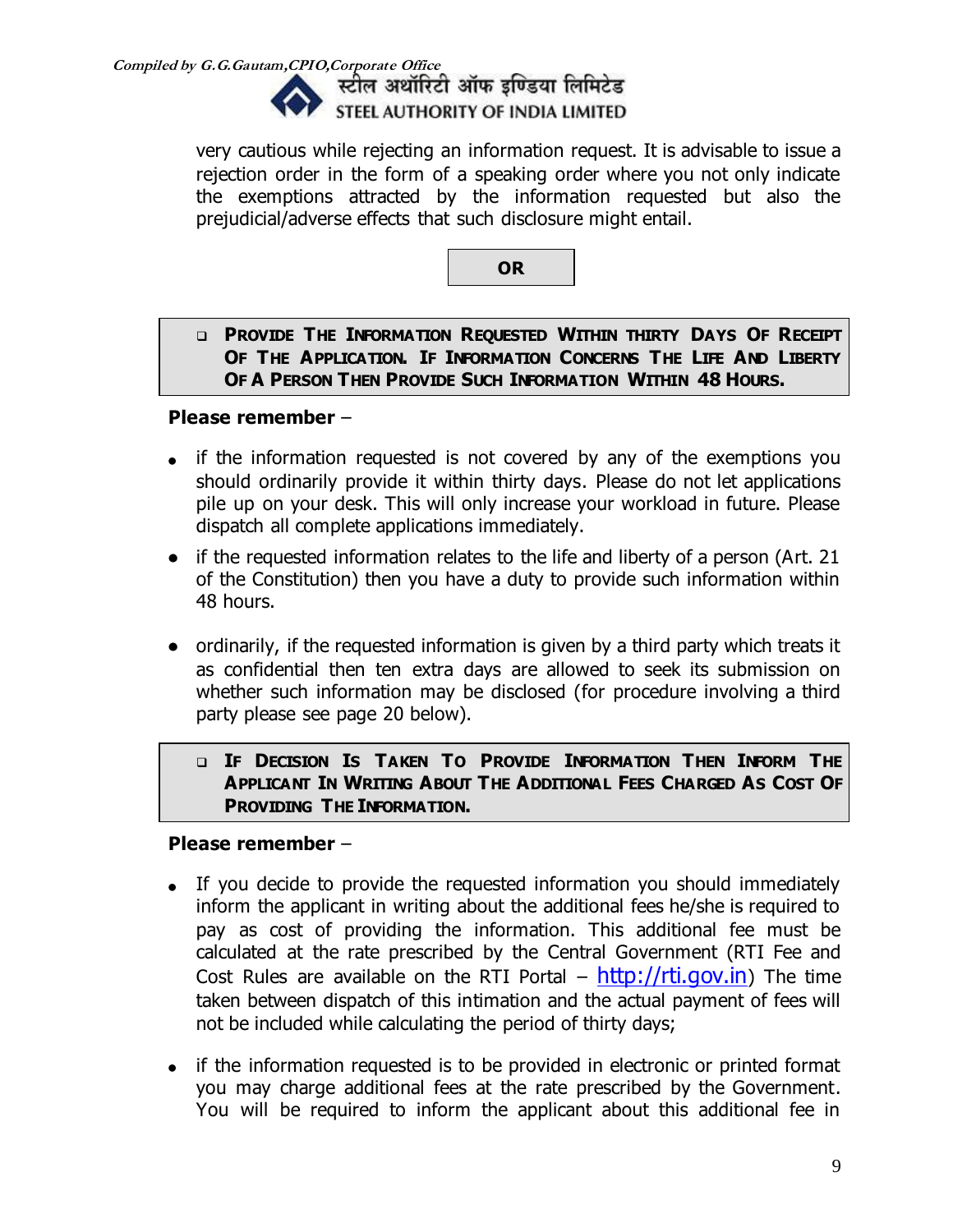

writing. The time taken between dispatch of this intimation and the actual payment of fees will not be included while calculating the period of thirty days;

- BPL applicants are exempted from paying additional fees for securing the requested information;
- if for some reason the requested information is not provided within the deadline of thirty days (or 40 days f third party interests are involved) the requestor has a right to receive such information free of cost.

#### **ADDITIONAL FEES SO CHARGED SHOULD BE REASONABLE. ALSO GIVE DETAILS OF CALCULATIONS MADE AND INFORM THE APPLICANT OF HIS/HER RIGHT TO FILE APPEAL AGAINST THE ADDITIONAL FEE.**

### **Please remember** –

- the Central Government has prescribed the rates at which you may calculate the additional fees towards cost of providing information. (RTI Fee and Cost Rules are available on the RTI Portal  $-$  [http://rti.gov.in](http://rti.gov.in/));
- The Central Government has provided for collection of reproduction costs from the citizen such as photocopy fees, fees for providing information in a floppy or diskette and fees for providing samples and models (at actual cost). The Central Government has not prescribed any rates for search, collation or compilation of data or man hours or computer time spent for dealing with the request. As a CPIO you do not have the authority to collect fees for any purpose other than that prescribed in the RTI Fee and Cost Rules, 2005;
- you have a duty to inform the applicant in writing the details of how the additional fee was calculated and how the amount was arrived at;
- you have a duty to inform the applicant in writing that he/she has a right to demand from the AA and/or the CIC a review of the additional fees charged by you if he/she thinks it is unreasonable. You are required to inform the applicant in writing  $-$  the particulars of the appellate authority, its contact details and the time limit and the process of appeal.

#### **Q AS FAR AS POSSIBLE PROVIDE INFORMATION IN THE FORM IN WHICH IT HAS BEEN REQUESTED.**

#### **Please remember** –

the applicant may request information that might have to be extracted or compiled from one or more public records or documents. Furthermore the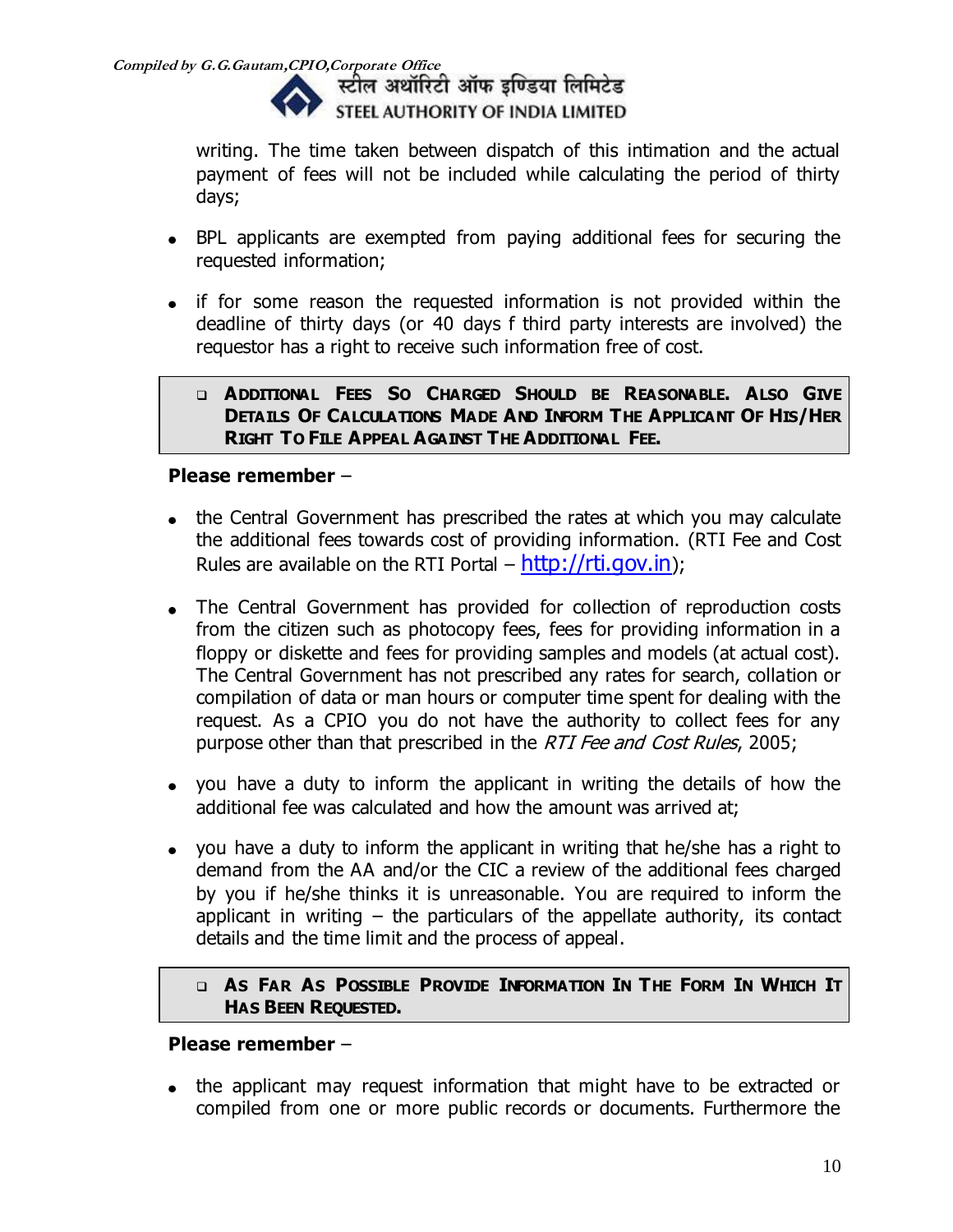

applicant may request that the information be provided in a specific format such as computer floppy or diskette. Ordinarily, in such cases you are required to provide information in the format sought by the applicant unless such extraction or compilation –

- o will require spending disproportionately large amount of time, money or human power resources or
- o will adversely affect the safety or preservation of the relevant record/s.

The Central Information Commission has held in more than one decision that a CPIO cannot deny access to information to a citizen because he/she has requested information in a particular format or if the requested information is too voluminous. It is the CPIO's duty to make information available to the applicant in any other convenient format that is to the former's satisfaction. Section 7(9) of the RTI Act which deals with this matter cannot be used a ground to deny access to information to the applicant. Rejection of a request is possible only under sections 8 and 9 of the RTI Act.

 **IF INFORMATION REQUESTED RELATES TO ONE OR MORE OF THE EXEMPTIONS IN SEC. 8 YOU MAY SEVER THOSE PORTIONS OF THE RECORD (CONTAINING SUCH INFORMATION) THAT ARE EXEMPT AND PROVIDE THE NON EXEMPT PORTIONS.**

- a record may contain both exempt and non-exempt information. Non-exempt information contained in such records may be disclosed upon request;
- you may sever the exempt portions in the manner prescribed by Government while providing access to the non-exempt portions of the record;
- While communicating the decision to grant partial access to information or record/s you are required to give in writing -
	- $\circ$  reasons for rejecting the request including any factual or material findings on which your rejection is based and the materials on which those findings are themselves based;
	- $\circ$  name and designation of the person giving the decision for granting partial access;
	- $\circ$  details of fees calculated by him/her and the amount of fee the applicant is required to deposit;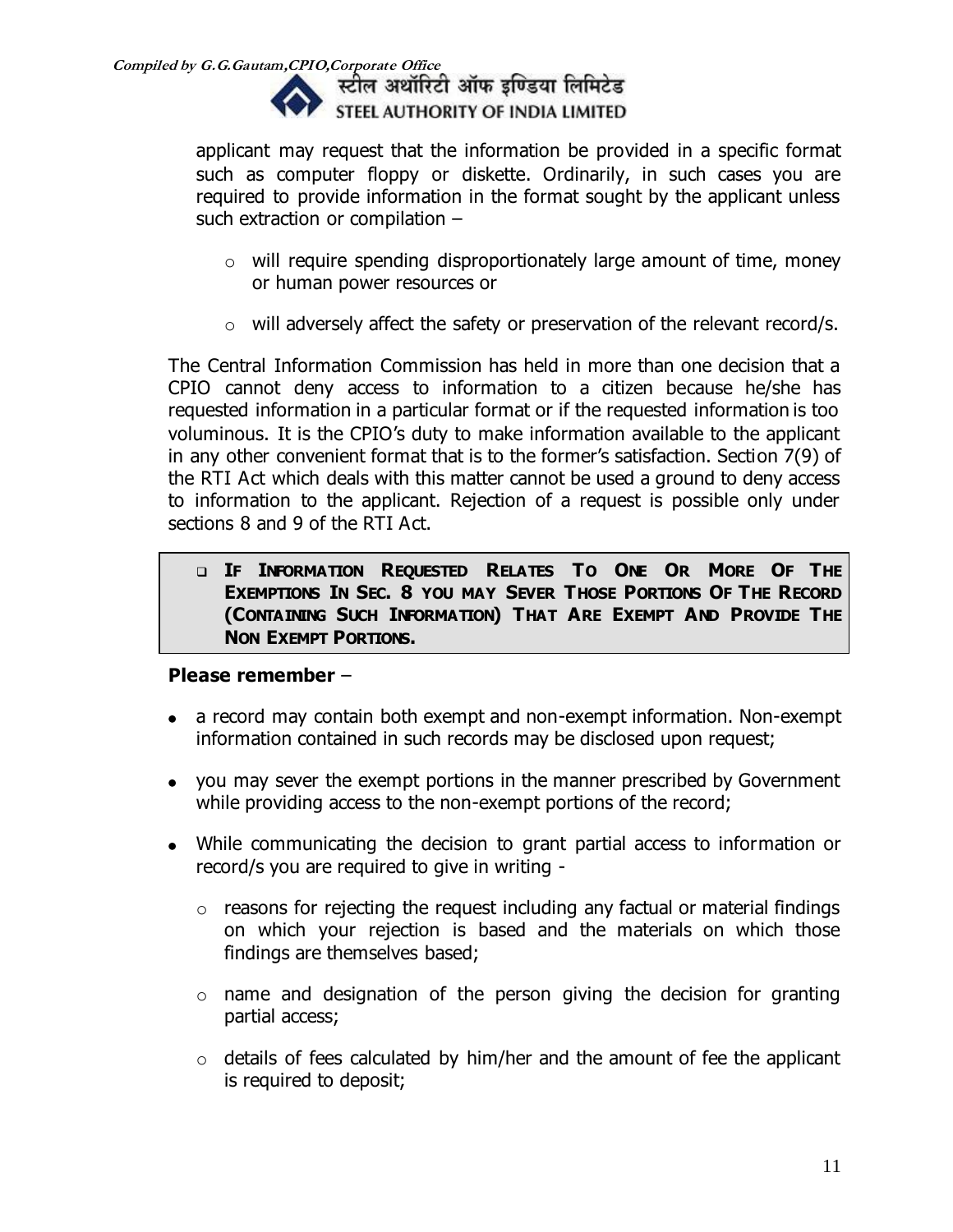

- $\circ$  the applicant's right to seek review of this decision regarding nondisclosure of part of the information, the amount of fee charged, the form of access provided and the particulars of the appellate authority (DAA and SIC as the case may be) and
- $\circ$  time limits within which the applicant may seek a review of the decision, the process of seeking review and any forms that are prescribed for this purpose.
- **PROVIDE ASSISTANCE TO THE APPLICANT WHO IS SENSORILY DISABLED (BLINDNESS OR SOME OTHER FORM OF SENSORY DISABILITY) TO ACCESS THE REQUESTED INFORMATION INCLUDING APPROPRIATE ASSISTANCE FOR INSPECTION.**

#### **Please remember** –

- if the requestor is sensorily disabled (blindness or some other similar disability) you are required to provide reasonable assistance to such persons to accessing the entire record or non-exempt portions (as the case may be). This includes providing reasonable assistance for inspection.
	- **IF INFORMATION REQUESTED WAS GIVEN TO THE PIO'S PUBLIC AUTHORITY BY A THIRD PARTY WHO TREATED IT AS CONFIDENTIAL THEN DISPATCH WRITTEN NOTICE TO SUCH THIRD PARTY SEEKING SUBMISSIONS (IF ANY) WHETHER SUCH INFORMATION SHOULD BE DISCLOSED TO THE REQUESTOR.**

- A third party can be anybody other than the applicant and the public authority to which the information request has been sent. This includes any individual, private body and any other public authority;
- Your public authority may have on its record information relating to third parties. Not all such information attracts the no-objection procedure for disclosure mentioned in Section 11 of the RTI Act.
- The no-objection procedure mentioned in Section 11 should be invoked only if the information requested is treated as confidential by that third party. Such information may either merely relate to that third party or it might have been given to your public authority by that third party with a request for it to be treated as confidential;
- While dealing with an information request relating to a third party you should first ascertain whether any of the exemptions mentioned in sections 8 and 9 of the RTI Act apply in this case. If one or more of the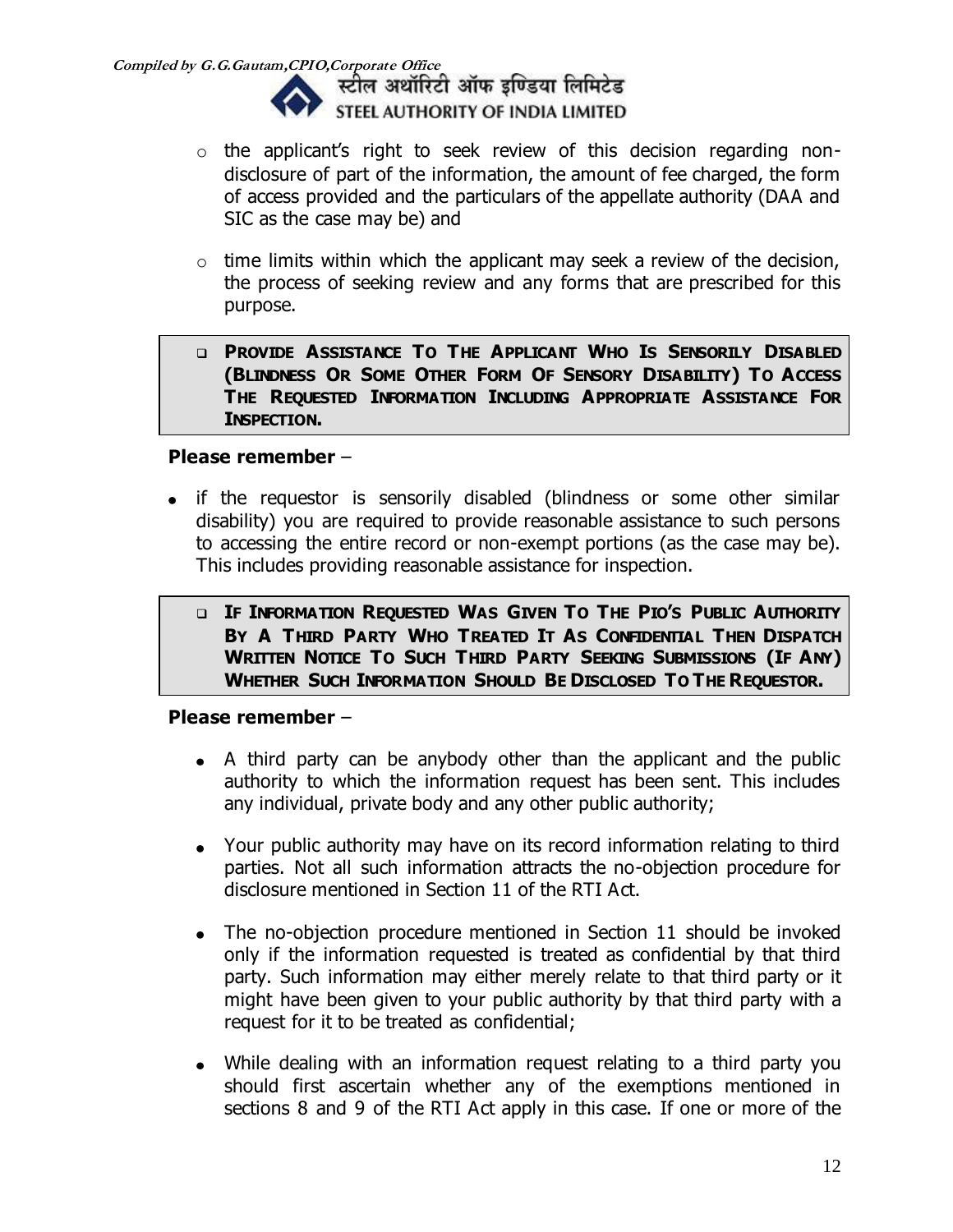

exemptions apply to this case then you may issue a rejection order giving reasons and details of the appellate authority;

- If however you are satisfied that none of the exemptions are attracted, you may then proceed to examine whether such information has been treated as confidential by that third party;
- If the information relating to the third party has been treated as confidential, in such cases you are required to serve a notice to the concerned third party seeking its representation against disclosure of such information. This notice should be served on the third party within five days of receiving the information request from the applicant;
- The third party is required to make its representation before the PIO within ten days from the date of receiving such notice. An additional period of ten days are allowed for the CPIO to complete this procedure. In other words a total of 40 days are allowed for the CPIO to deal with information requests relating to third parties;
- The following scenarios are possible in third party cases- $\bullet$ 
	- i) If the third party has **no objection** to disclosing the requested information then you are **duty bound to disclose the information** to the applicant.
	- ii) If the third party makes a representation against disclosing the requested information and **if you agree with the third party's reasons** objecting to the disclosure **you are required to issue a rejection order to the applicant giving reasons and details of the appellate authority**. The applicant's right of appeal gets activated.
	- iii) If the third party makes a representation against disclosing the requested information and **if you disagree with the third party's reasons** objecting to the disclosure **you are required to give a decision of disclosure and issue notice of your decision to the third party and the applicant**. **You are not required to actually disclose the requested information as the third party has a right of appeal against your decision**. You are required to give details of the appellate authority in your decision notice. The requested information cannot be disclosed even if the Appellate Authority rules in favour of disclosure as the third party has a right to file a second appeal with the Central Information Commission. However if the Central Information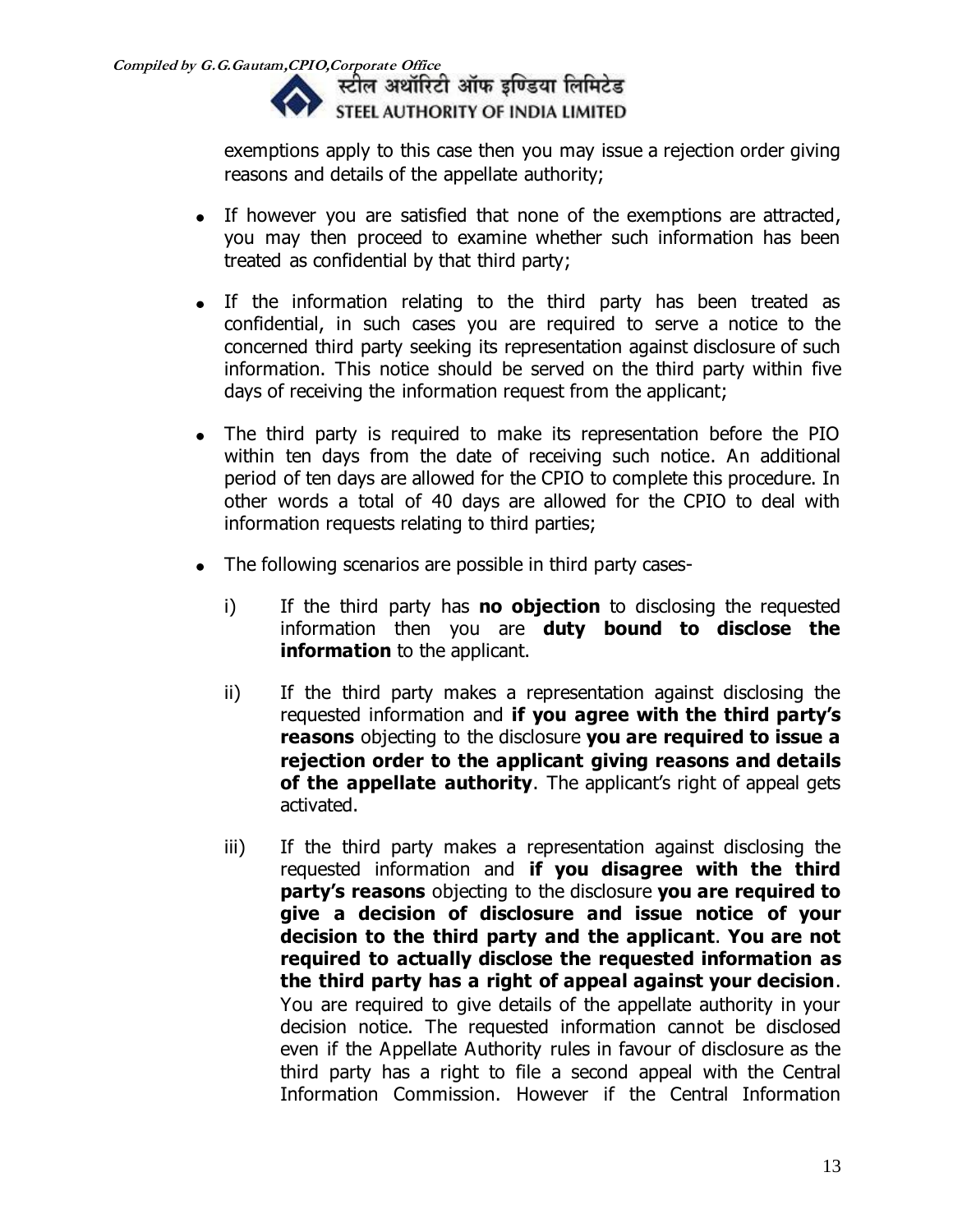

Commission orders disclosure then you will be required to disclose the information.

iv) If the third party does not make any representation within the stipulated period of ten days then you may go ahead and disclose the information. This is because you have already ascertained that none of the exemptions mentioned in the RTI Act are attracted and you have also given the third party an opportunity to make a representation. If the third party has any objection to disclosure it will make a representation to that effect. **In the absence of any representation against disclosure received from the third party, then you are duty bound to disclose information to the applicant**.

## **Exemptions covered by Sec. 8 and 9**

The RTI Act exempts ten categories of information from disclosure in Sec. 8. But all exemptions are subject to the greater public interest. If public interest in disclosing information outweighs the harm caused to the protected interests then such information should be disclosed by the public authority. Please remember, these exemptions relate to categories of information and not categories of records. Additionally Sec. 9 empowers the PIO to reject an application if disclosure will infringe upon the copyright of a third party other than the State. But this is also subject to the public interest override.

**"8(1)(a)** information, disclosure of which would prejudicially affect the sovereignty and integrity of India, the security, strategic, scientific or economic interests of the State, relation with foreign State or lead to incitement of an offence;

**8(1)(b)** information which has been expressly forbidden to be published by any court of law or tribunal or the disclosure of which may constitute contempt of court;

**8(1)(c)** information the disclosure of which would cause a breach of privilege of Parliament or the State Legislature;

**8(1)(d)** information including commercial confidence, trade secrets or intellectual property, the disclosure of which would harm the competitive position of a third party, unless the competent authority is satisfied that larger public interest warrants the disclosure of such information;